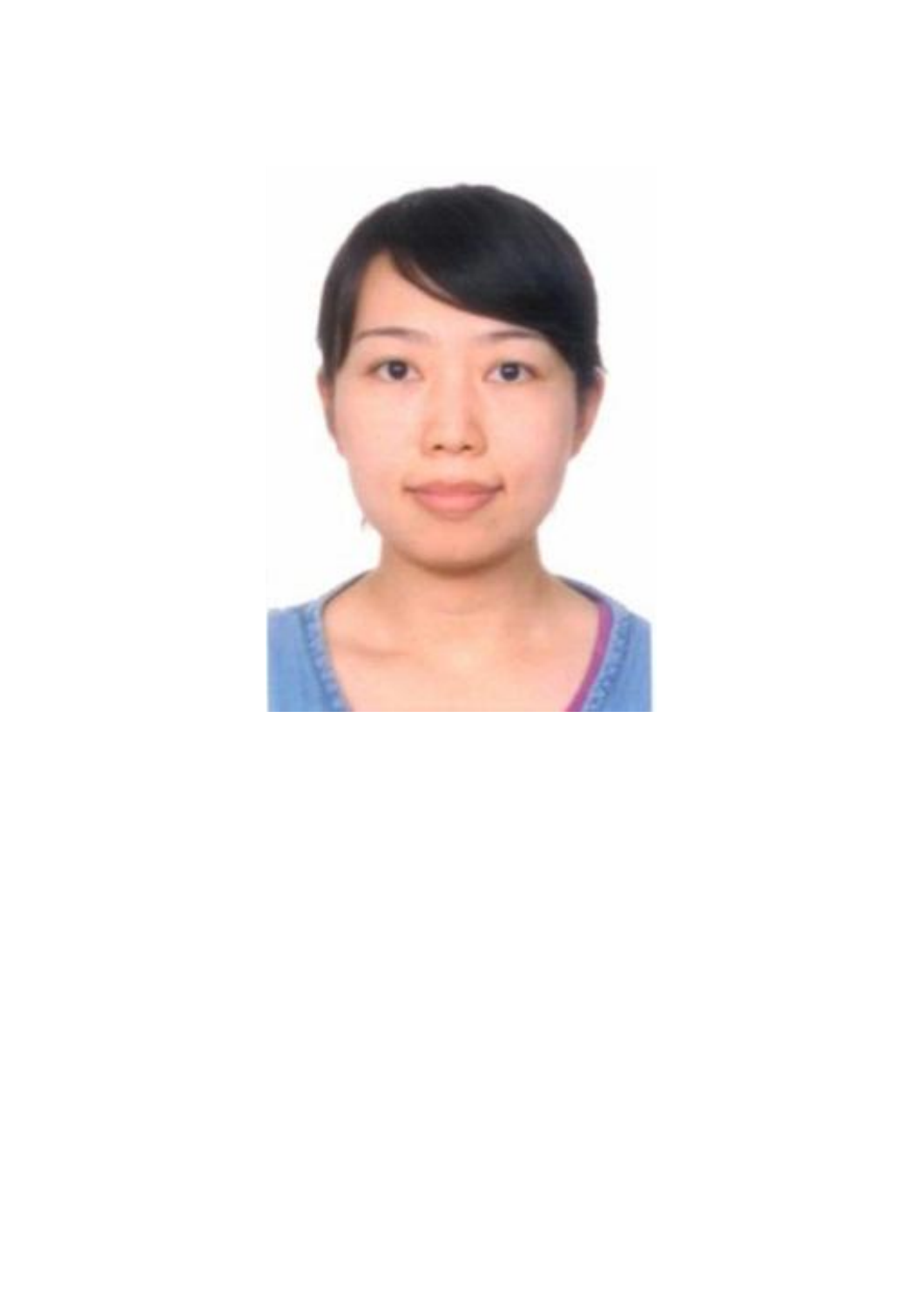# **CURRICULUM VITAE of Dr. ZHANG CHI [\(saga618@126.com\)](mailto:saga618@126.com)**

# **Name: Zhang Chi**

#### **Academic qualifications:**

| 1997.9-2000.7 | . — В. А. — | Pharmaceutical Sciences, China Pharmaceutical University, Nanjing, China     |
|---------------|-------------|------------------------------------------------------------------------------|
| 2001.9-2003.7 | M.D.        | Informatics, Tianjin Foreign Studies University, Tianjin, China              |
| 2003.9-2008.7 | Ph.D.       | Clinical epidemiology, Guangzhou University of Traditional Chinese Medicine, |
|               |             | Guangzhou, China                                                             |

#### **Previous academic positions held:**

2008.10-2011.12 Postdoctoral Research Fellow Institute of Basic Research in Clinical Medicine, China Academy of Chinese Medical Sciences, Beijing, China

#### **Present academic position:**

2011.12- Assistant researcher **Institute of Basic Research in Clinical Medicine**, China Academy of Chinese Medical Sciences, Beijing, China

## **Previous relevant research work:**

| Technical expertise | Clinical epidemiology                                                       |
|---------------------|-----------------------------------------------------------------------------|
| Research area       | Clinical research in efficacy of traditional Chinese medicine               |
|                     | Systematic reviews and meta-analysis                                        |
|                     | Evidence-based medicine                                                     |
|                     | Data mining on traditional Chinese medicine pattern and biological diseases |

**Publication Records:** 2 Theses; 1 Book Chapters; 15 SCI Papers;

## **Ten Representative publications in the past three years**

- 1. Qinglin Zha, Seqi Lin, **Chi Zhang** (Joint first author), Christopher Chang, Hanrong Xue, Cheng Lu, Miao Jiang, Yan Liu, Zuke Xiao, Weiyou Liu, Yunfei Shang, Jianjian Chen, MinyongWen, Aiping Lu. Xiaoqinglong granules as add-on therapy for asthma: latent class analysis of symptom predictors of response. *Evidence-Based Complementary and Alternative Medicine* 2013, (Online first).
- 2. Xiuhui Li, **Chi Zhang** (Joint first author), Qingsheng Shi, Tong Yang, Qingxiong Zhu, Yimei Tian, Cheng Lu, Zhiying Zhang, Zhongsheng Jiang, Hongying Zhou, Xiaofeng Wen, Huasheng Yang, Xiaorong Ding, Lanchun Liang, Yan Liu, Yongyan Wang, Aiping Lu. Improving the Efficacy of conventional therapy by adding Andrographolide Sulfonate in the treatment of severe hand, foot and mouth disease: a randomized controlled trial. *Evidence-Based Complementary and Alternative Medicine* 2013, (Online first).
- 3. **Chi Zhang**, Miao Jiang, Gao Chen, Aiping Lu. Incorporation of traditional Chinese medicine pattern diagnosis in the management of rheumatoid arthritis. *European Journal of Integrative Medicine* 2012, 4(3):e245-e254.
- 4. **Chi Zhang**, Miao Jiang, Aiping Lu. Considerations of traditional Chinese medicine as adjunct therapy in the management of ulcerative colitis. *Clinical Reviews in Allergy and Immunology* 2012, June, 06 (Online first).
- 5. Miao Jiang, Cheng Lu, **Chi Zhang,** Jing Yang, Yong Tan, Aiping Lu, Kelvin Chan. Syndrome differentiation in modern research of traditional Chinese medicine. *J Ethnopharmacol* 2012, 140(3):634-642. Epub 2012 Feb 1.
- 6. Miao Jiang, **Chi Zhang** (Joint first author), Guang Zheng, Hongtao Guo, Li Li, Jing Yang, Cheng Lu, Wei Jia, Aiping Lu. Traditional Chinese medicine Zheng in the era of evidence-based medicine: a literature analysis. *Evidence-Based Complementary and Alternative Medicine* 2012, (Online first).
- 7. **Chi Zhang**, Miao Zhang, Aiping Lu. A traditional Chinese medicine versus western combination therapy in the treatment of rheumatoid arthritis: two-stage protocol of a randomized controlled trial. *Trials* 2011, 12:137.
- 8. **Chi Zhang**, Miao Jiang, Aiping Lu. Chinese herbal medicines versus disease modifying antirheumatic drugs for management of rheumatoid arthritis: A systematic review. *European Journal of Integrative Medicine* 2011, 3(3):e219-e231.
- 9. **Chi Zhang**, Qinglin Zha, Yiting He, Miao Jiang, Cheng Lu, Aiping Lu. Extraarticular symptoms could influence ACR response in the treatment of rheumatoid arthritis with biomedicine: 194 patients in a single-blinded,